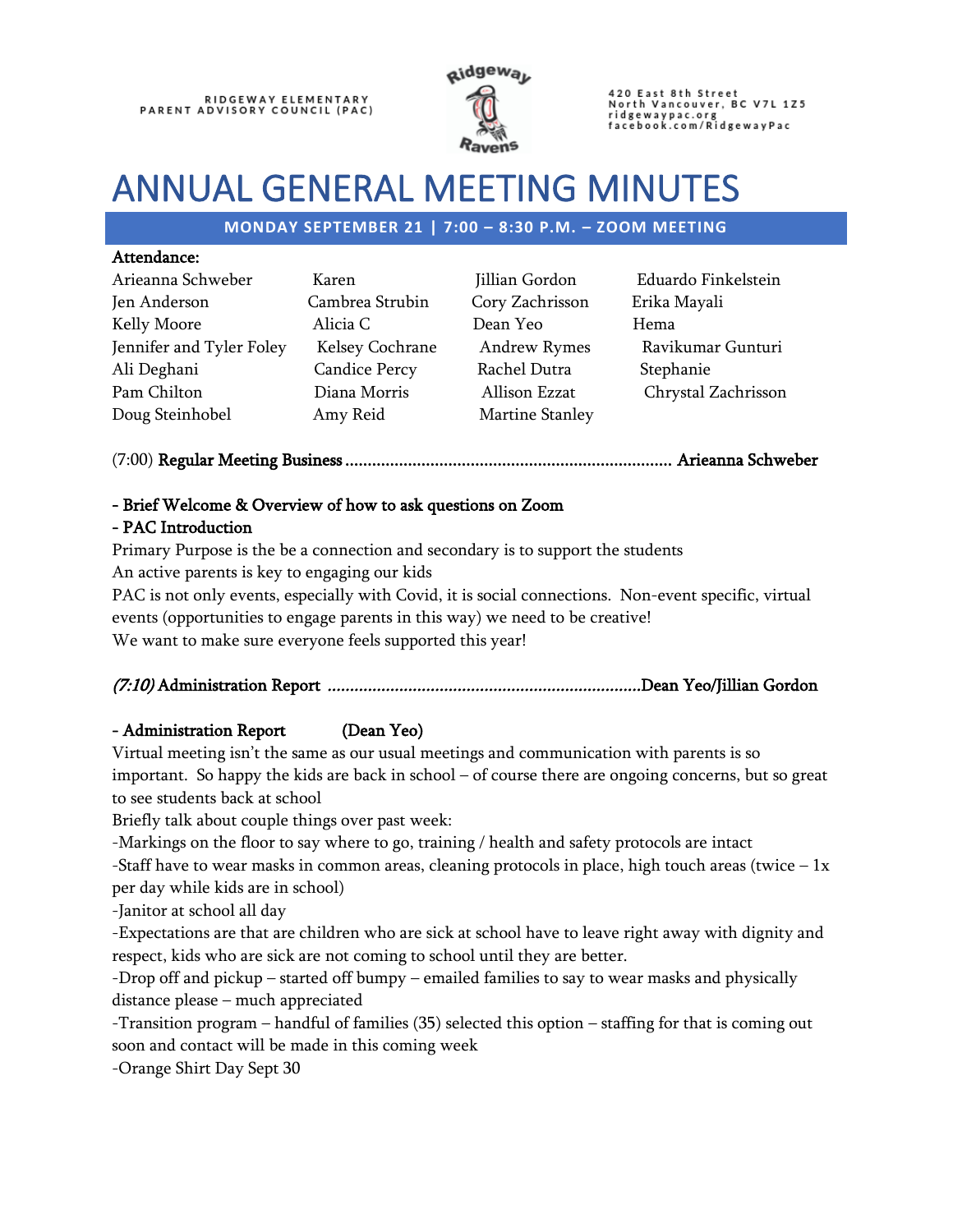

420 East 8th Street<br>North Vancouver, BC V7L 1Z5 ridgewaypac.org<br>facebook.com/RidgewayPac

-Terry Fox Run – this Friday (Sept  $25<sup>th</sup>$ ) – using the sidewalk in groups in cohorts (walking) Primaries in the morning – and afternoon is intermediates in classes (hopefully can run)

-Fundraising is "Toonies for Terry" –Thursday – Grade 7 leadership help out to gather the funds - Virtual Meet and Greet (no slice night) – still being worked out with Staff – something will come but stay tuned

Questions:

-Question about parents who are not in class in transition program how can we connect them?

-still connected to class, they will receive all communication

Food support for students?

-Food access program is still getting underway – EA's will support getting this out – will still happen Lost and Found?

-still have it – access is still being figured out

#### (7:30) Review minutes from last meeting .............................................................. Arieanna Schweber

-school playground planning – trying to build for 2 years supposed to be done in May 2020 – now lots of concerns for the build because of Covid.

-First approval from Candice Percy

-Seconded from Kelsey Cochrane

# (7:35) 2019/2020 Year End Financial Report ........................................................ Arieanna Schweber -Fun Lunch -Spring Fair – future year can be carried forward -while we didn't have income, our biggest costs were basically a wash -Teacher's still submitted bills and everything was ok with that -We ended up with \$5000 – 8000\$ in credits that need to be repaid to parents in some way because they were for fun lunch that didn't happen -During Covid we donated PPE in Masks and Gloves to LGH – we need to reconcile them and restock them for the classes ASAP -Awards given for Grade  $7 - 2$  awards given out but school Poll: I approve the reconciliation of the 2019/2020 budget Consensus: Budget has been passed with over half the people in favour (7:40) Introduction to 2020 / 2021 Committees .................................................... Arieanna Schweber

-going to the grassroots to support families and students

Social committee: virtual socials -Jen Anderson -Cory Zachrisson

-Fundraising Committee: Limited contact as possible (no cash) -Amy Reid, Jen Anderson -Two Rivers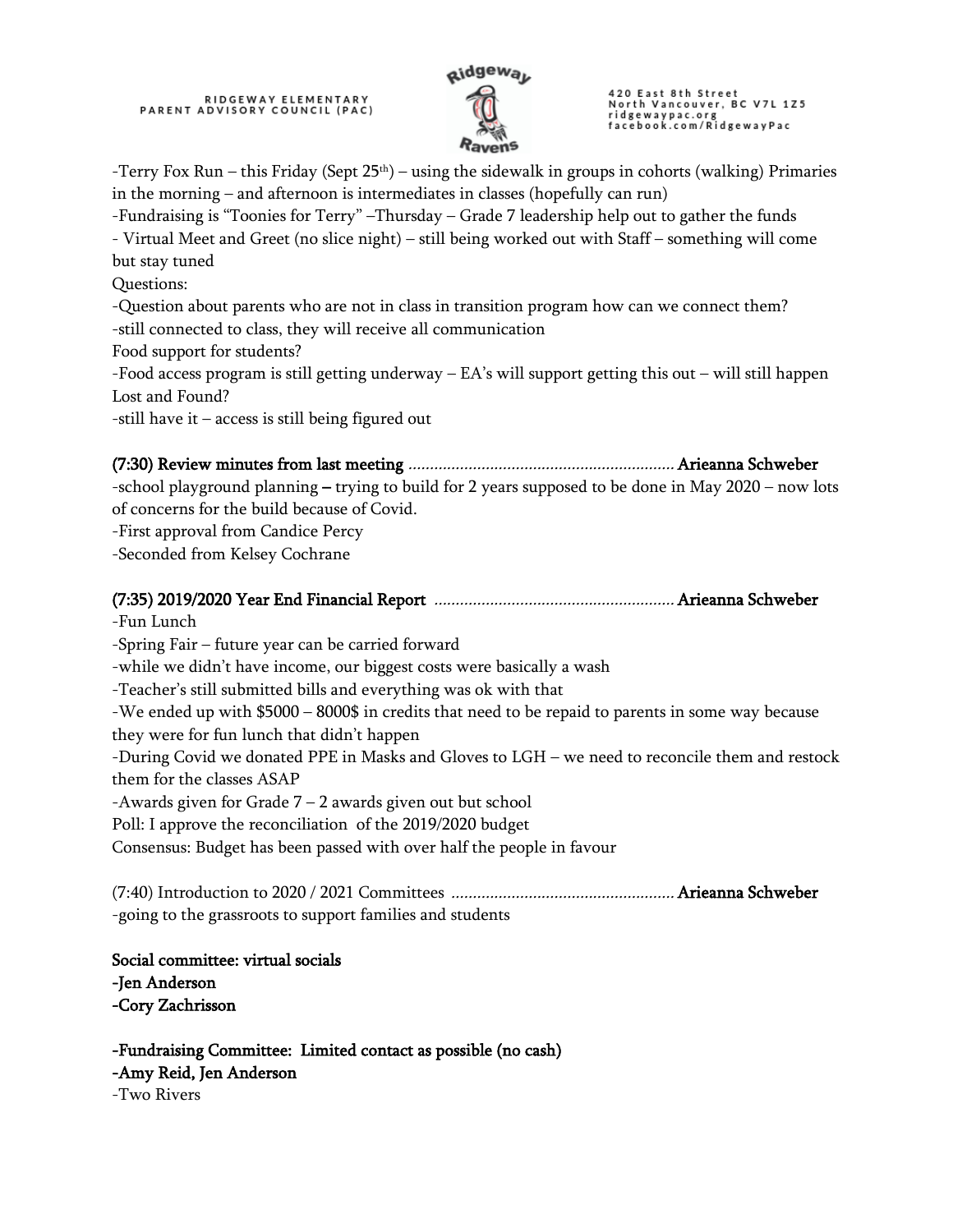

420 East 8th Street<br>North Vancouver, BC V7L 1Z5<br>ridgewaypac.org<br>facebook.com/RidgewayPac

-Max Fruit -Sarah Jane photography -contactless payment – contactless delivery -Card project -Save on foods gift cards – immediate turn around

# Question & Answers:

Is there a role to play to support families who are in need? -Fund to support those parents – definitely important Ideas: Black lives Matters Virtual event? Device use? How to cope with Covid? Will there be a ceremony of some sort about the rainbow? – Dean: Mindful of gatherings – have to be creative about this Outdoor School? – Hard no for now. Xmas concert on ZOOM? – see how things go Grade 7 parents? Need to form a committee

- Introduction to various roles on the PAC

- Nomination & Voting

#### - Review & Approval of 2020 / 2021 Budget (unanimously APPROVED)

-Loss of almost \$10,000 -if the playground gets approved, then the gaming will be drained for this -Fun lunch is biggest loss – Last year tried to get parents to donate their funds to help support school – trying to offset some of the deficit with this credit -Single donation can be made directly through a munchalunch (2.5% off) -Write a cheque or e-transfer (free of fees) for a one time donation -\$5500 from fundraisers that are running Expenses: Classroom funds \$300 per teacher =\$9000 Reduced the LST and ELL fund to \$400 each Reduced library and music are reduced to 25% of funding Eliminated Social support for committees \$20,000 taken away from teachers for field trips and buses, consumables in classroom, butterfly larvae, technology purchases, etc. (this year is only \$5000) Eliminated author visits Increased emergency supplies Eliminated extra-curricular programming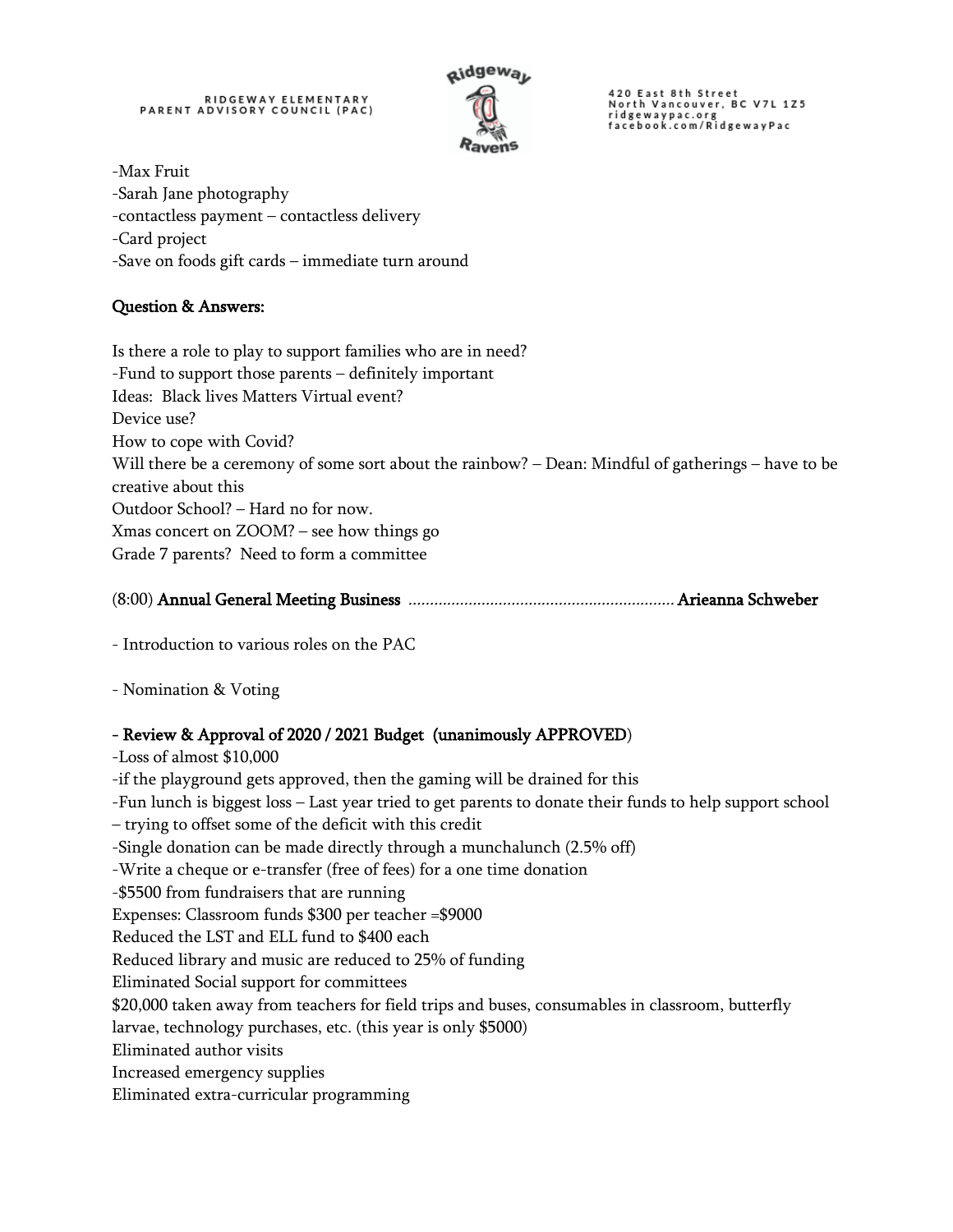

420 East 8th Street<br>North Vancouver, BC V7L 1Z5<br>ridgewaypac.org<br>facebook.com/RidgewayPac

Left in Graduation and grade 7 awards Student programming eliminated

IPAD to raffle off – fundraising Paddleboard – could also raffle off Have to figure out how to connected with BC gaming to do a raffle -32 auctions or another platform How to reinstitute funds? How do we make decisions if the spending priorities change? -voting at PAC meetings?

## Poll: Accepted the 2020/2021 budget

Elected body of PAC: Board of Directors: (4) Meet and make decisions when issues come up

Directors: Kelsey Cochrane Arieanna Schweber Amy Reid Chrystal Zachrisson Kelly Moore Suhad Mardikian Charla Pereira (voted in)

Secretary: -Kelly Moore (voted in)

Treasurer: Suhad Mardikian (voted in)

DPAC – district PAC – North Van PAC – push at a higher level with interests at the school level

FOS Rep – Family of Schools (All schools that feed into Sutherland) – for when the children go to highschool to create connections – fun events and good connectors for the community

Non voted roles: -Munchalunch rep – Kim McLean and Amy Reid

**Class Rep Helper** – class reps need a nudge to engage Reps